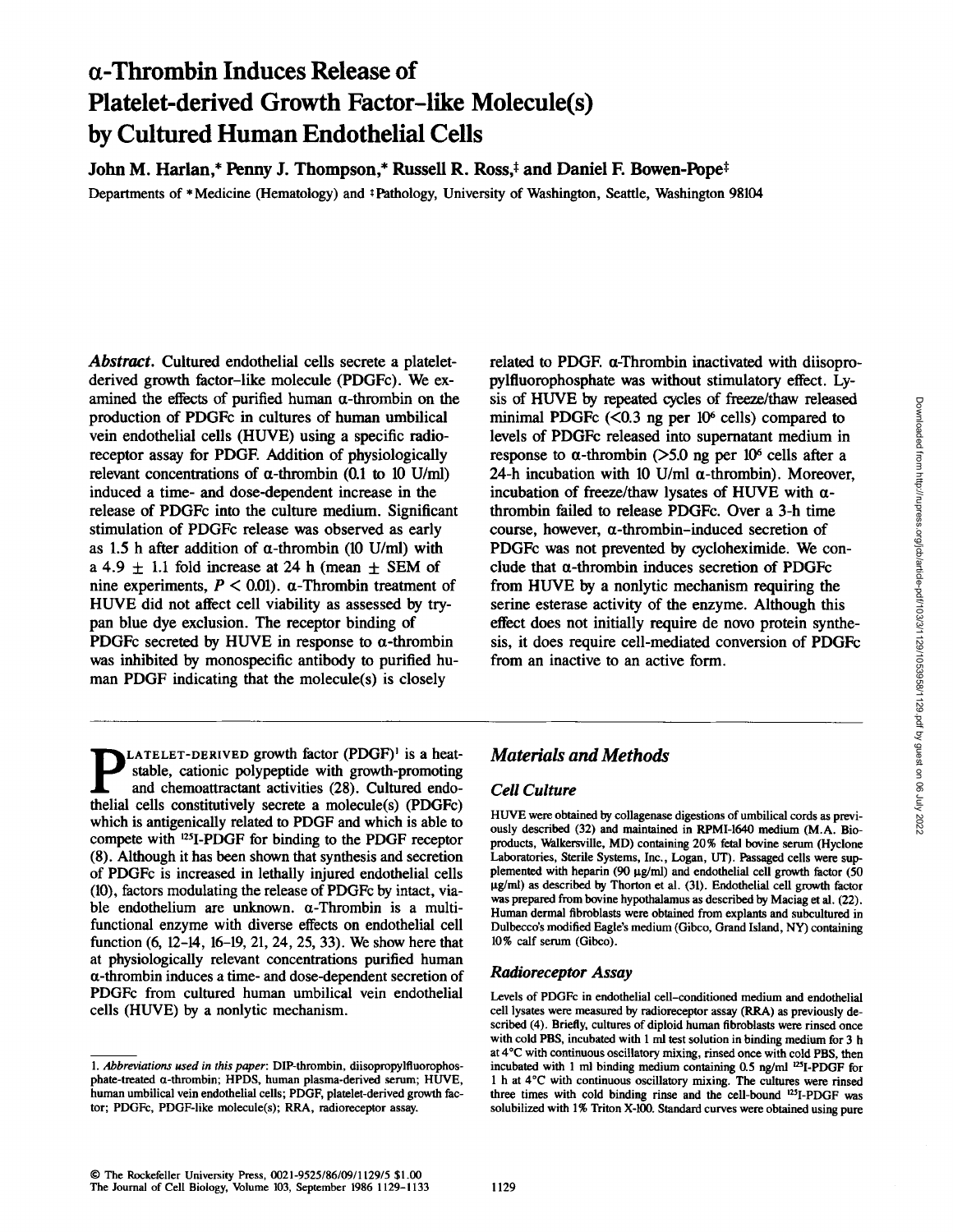

*Figure 1.* Time course and dose response of  $\alpha$ -thrombin-induced release of PDGFc.  $(A)$  First passage HUVE were placed in 75-cm<sup>2</sup> flasks in RPMI medium containing 20% fetal bovine serum and grown to confluence. Before the experiment, the cells were washed twice with serum-free RPMI medium. The medium was then replaced with RPMI medium containing 1% HPDS with (e) or without (O) purified human  $\alpha$ -thrombin (10 U/ml). At various intervals, the conditioned medium was decanted for determination of PDGFc concentration by RRA.  $(B)$  25-cm<sup>2</sup> flasks of confluent first passage HUVE were incubated for 24 h at 37°C with 2 ml of RPMI medium supplemented with 1% HPDS or the same medium containing varying concentrations of  $\alpha$ -thrombin. The conditioned medium was then decanted and assayed for PDGFc by RRA in the presence  $(\bullet)$  or absence  $(\bullet)$  of 100  $\mu$ g/ml of monospecific goat anti-human PDGF IgG. Values represent individual flasks.

PDGF standards (0.025-0.8 ng/ml) and 20 ng/ml pure PDGF to determine non-specific binding (10-20% of total binding). In each case, three or more **different** dilutions of the conditioned media were used to determine the level of the PDGF-like growth factor present in the conditioned media. Values obtained from dilutions falling within the reliable range of the standard curve were averaged to give the reported value.

#### *Reagents*

Highly purified human PDGF and <sup>125</sup>I-labeled PDGF were prepared as previously described (3, 4, 26). The IgG fraction of monospecific goat antiserum to human PDGF was purified by sodium sulphate precipitation and chromatography by DEAE-Sephacel and is specific for PDGF (5, 30).

Purified human  $\alpha$ -thrombin, and diisopropylfluorophosphate-treated a-thrombin (DIP-thrombin) were generously provided by Dr. John Fenton II, Albany, NY (9). The specific activity of  $\alpha$ -thrombin was 3,425 NIH U/mg. The specific activity of the DIP-thrombin was 0.379 NIH U/mg.

Pooled human plasma-derived serum (HPDS) was prepared from whole blood obtained by venipuncture of healthy normal donors. The whole blood was drawn into cold 3.8 % sodium citrate (1:10) and cell-free plasma obtained by centrifugation of whole blood at 3,100 g at  $4^{\circ}$ C for 20 min. Plasmaderived serum was prepared from cell-free plasma by recalcification with 1 M CaCl<sub>2</sub> (1:50), followed by incubation at  $37^{\circ}$ C for 2 h, and centrifugation at 25,000  $g$  at 4°C for 20 min. The HPDS was decanted, and then filtered (0.22  $\mu$ m), aliquoted, and stored at  $-80^{\circ}$ C until use. The concentration of PDGF in HPDS was <0.001 ng/ml as assessed by RRA.

Cycloheximide, heparin, and aprotinin were obtained from Sigma Chemical Co., St. Louis, MO.

## *Results*

Cultured HUVE constitutively released PDGFc into supernatant medium during a 24-h incubation (Fig. 1 A). Addition of a-thrombin at 10 U/ml produced a marked increase in PDGFc in conditioned medium (Fig. 1 A). A significant effect of a-thrombin on PDGFc release was observed as early as  $1.5-3$  h (Fig. 1 A). In nine separate experiments, the mean fold increase  $(±$  SEM) in PDGFc release after a 24-h incubation with  $\alpha$ -thrombin (10 U/ml) was 4.9  $\pm$  1.1 (P < 0.01). (a-Thrombin-induced release of PDGFc was observed in passaged as well as primary HUVE (see Table V).

Addition of  $\alpha$ -thrombin alone to the binding medium did not affect the RRA for PDGF (data not shown). Furthermore, addition of  $\alpha$ -thrombin to supernatant medium after it was decanted from the endothelial cell monolayer did not produce an increase in the amount of PDGFc detected. Conditioned medium (3-h incubation) from untreated endothelial cells contained  $0.24$  ng of PDGFc per  $10<sup>6</sup>$  cells and  $0.30$ ng per 106 cells after subsequent incubation of the decanted medium with  $\alpha$ -thrombin (10 U/ml at 37 $\degree$ C for 3 h), whereas in the same experiment the conditioned medium from  $\alpha$ thrombin-treated endothelial cells (10 U/ml for 3 h) contained 1.41 ng of PDGFc per 10<sup>6</sup> cells.

At concentrations of from 0.1 to 10 U/ml, a-thrombin-induced release of PDGFc from HUVE was dose dependent (Fig. 1  $B$ ). At these concentrations,  $\alpha$ -thrombin-treated cells remained viable throughout the incubation with >95 % trypan blue dye exclusion in both control and  $\alpha$ -thrombin-treated cells. The PDGF-binding competitor detected in medium from HUVE treated with increasing concentrations of  $\alpha$ -thrombin was antigenically related to human PDGF in that it was neutralized by antibodies raised against purified human PDGF (Fig. 1 $B$ ). The anti-human PDGF IgG does not neutralize PDGF in fetal bovine serum (Table I).

Thrombin inactivated at the serine esterase site with diisopropylfluorophosphate (DIP) did not induce an increase in PDGFc release even at concentrations as high as 5,000 nM. A 50-fold excess of DIP-thrombin did not prevent a-thrombin-induced release of PDGFc (Table II).

In a 3-h incubation, the presence of cycloheximide (10  $\mu$ g/ml) did not prevent  $\alpha$ -thrombin-induced release of PDGFc (Table III), despite the fact that protein synthesis was

| .               |                        |                   |
|-----------------|------------------------|-------------------|
| No.<br>antibody | Anti-human<br>PDGF IgG | Non-immune<br>IgG |
| ng of PDGF      | ng of PDGF             | ng of PDGF        |
|                 |                        |                   |
| 1.40            | 0.11                   | 1.47              |
|                 |                        |                   |
| $0.22 \pm 0.02$ | < 0.02                 | $0.21 \pm 0.03$   |
| $0.15 \pm 0.02$ | $0.14 + 0.04$          | $0.13 \pm 0.03$   |
| $0.29 \pm 0.11$ | $0.28 \pm 0.07$        | $0.30 \pm 0.04$   |
|                 |                        |                   |

*Table L Species Specificity of Antibody Neutralization of PDGF* 

Samples containing conditioned medium from a-thrombin-stimulated HUVE, 0.20 ng/ml purified human PDGF, or 20% and 60% fetal bovine serum were preincubated for 1 h at  $4^{\circ}$ C with or without 256 µg/ml anti-PDGF IgG or non-immune IgG. PDGFc activity was then determined by radioreceptor assay. Results are the means  $\pm$  SEM of three separate experiments.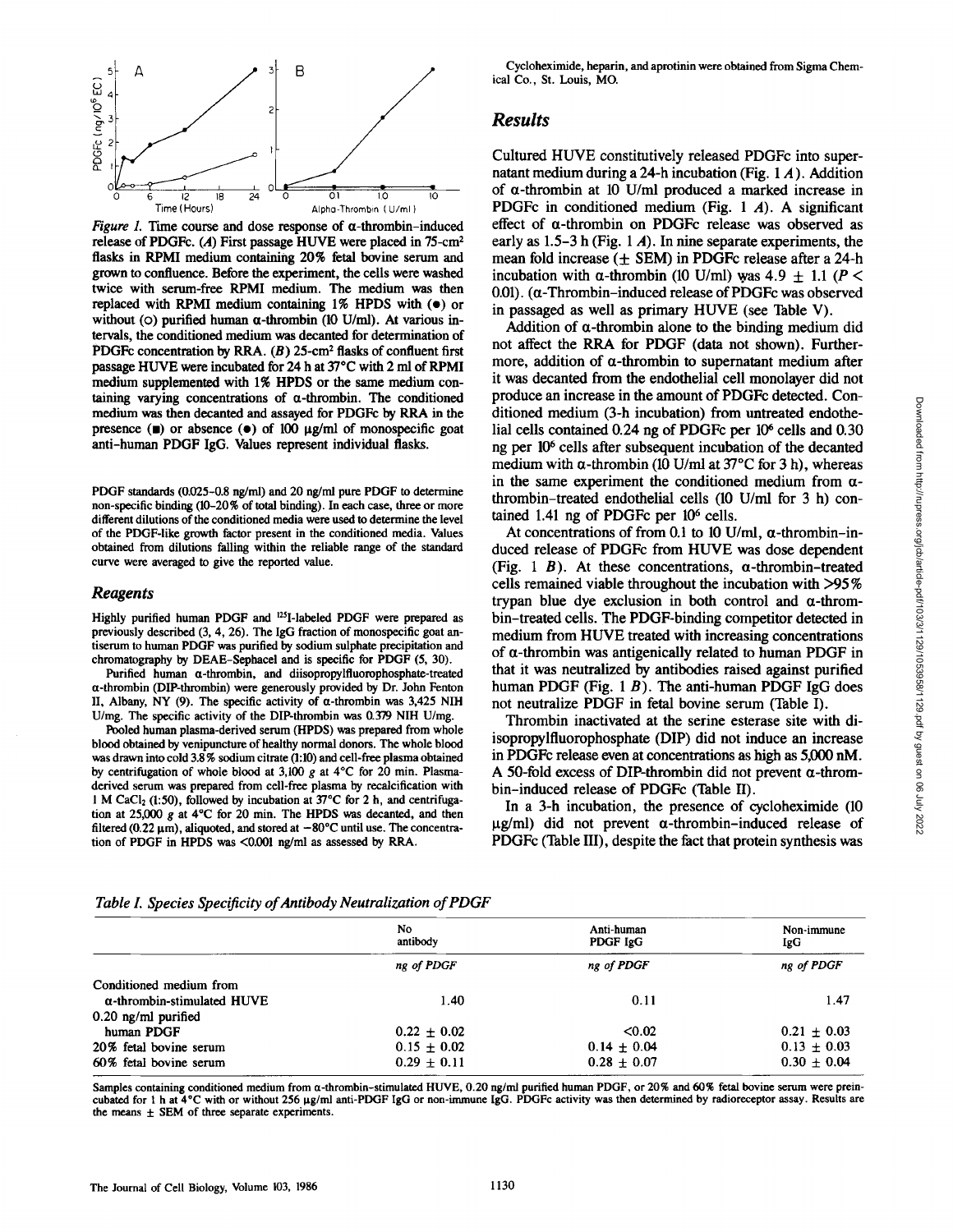## *Table II. a-Thrombin But Not DIP-Thrombin Induces Release of PDGFc*

| Addition to HUVE monolayer | PDGFc (ng per $106$ cells) |
|----------------------------|----------------------------|
| Medium alone               | 1.02                       |
|                            | 0.63                       |
| α-Thrombin                 | 9.60                       |
|                            | 10.40                      |
| DIP-thrombin               | 1.87                       |
|                            | 1.10                       |
| $\alpha$ -Thrombin + DIP-  |                            |
| thrombin                   | 8.30                       |
|                            | 9.69                       |

25-cm<sup>2</sup> flasks of confluent first passage HUVE were incubated for 24 h in RPMI medium containing 1% HPDS or the same medium containing 1% bin (100 aM), DIP-thrombin (5,000 aM), or both a-thrombin and DIPthrombin, The concentration of PDGFc in the conditioned medium was determined by RRA. Values represent individual flasks,

inhibited by >95 % as assessed by trichloroacetic acid-precipitable 3H-amino acid incorporation (data not shown). The role of protein synthesis in  $\alpha$ -thrombin-induced release of PDGFc during incubations longer than 3 h could not be assessed due to the fact that concentrations of cycloheximide sufficient to reduce protein synthesis by greater than  $75\%$  ( $>1$ )  $\mu$ g/ml) were toxic to HUVE after a 4-6 h incubation.

Endothelial cell lysis by repeated cycles of freezing and thawing and sonication in the presence of protease inhibitor released minimal PDGFc (consistently  $\langle 0.3 \rangle$  ng per 10<sup>6</sup> cells). During the 3-h period in which  $\alpha$ -thrombin-stimulated release of PDGFc was independent of de novo protein synthesis, a-thrombin-treated cells released considerably more PDGFc activity than was detectable in lysates of untreated cells (Table IV). Similar results were observed during 24-h incubations; levels of PDGFc in conditioned medium of  $\alpha$ -thrombin-treated cells were consistently 5- to 10-fold greater than levels of PDGFc in lysates of untreated cells.

¢t-Thrombin-induced secretion of PDGFc by intact cells was not accompanied by a significant decrease in this small intracellular pool as assessed by measuring the PDGFc content in lysates of control and thrombin-stimulated HUVE. In three separate experiments, total intracellular PDGFc in lysates of  $\alpha$ -thrombin-treated cells (10 U/ml for 24 h) was 140, 200, and 230% of untreated cells.

Addition of  $\alpha$ -thrombin to HUVE previously disrupted by

*Table III. Cycloheximide Does Not Prevent a- Thrombin-induced Release of PDGFc* 

| Addition to HUVE Monolayer           | PDGFc (ng per $106$ cells) |
|--------------------------------------|----------------------------|
| Medium alone                         | 0.16                       |
|                                      | 0.16                       |
| α-Thrombin                           | 2.16                       |
|                                      | 2.40                       |
| Cycloheximide                        | 0.14                       |
|                                      | 0.25                       |
| $\alpha$ -Thrombin and cycloheximide | 2.76                       |
|                                      | 3.62                       |

75-cm<sup>2</sup> flasks of confluent first passage HUVE were incubated for 3 h at 37°C with RPMI medium supplemented with 1% HPDS or the same medium containing  $\alpha$ -thrombin (10 U/ml), cycloheximide (10  $\mu$ g/ml), or  $\alpha$ -thrombin (10 U/ml) and cycloheximide (10 µg/ml). The conditioned medium was then decanted and assayed for PDGFc by RRA. Values represent individual flasks.

## *Table IV. Effect of a-Thrombin on Intracellular vs. Released PDGFc*

| Addition to HUVE monolayer | Supernatant medium                   | Cell lysate |  |
|----------------------------|--------------------------------------|-------------|--|
|                            | PDGFc (ng per 10 <sup>6</sup> cells) |             |  |
| Medium alone               | 0.38                                 | 0.30        |  |
|                            | 0.32                                 | 0.05        |  |
| $\alpha$ -Thrombin         | 0.85                                 | 0.06        |  |
|                            | 1.90                                 | 0.06        |  |

75-cm<sup>2</sup> flasks of confluent first passage HUVE were incubated for 3 h at 37°C with 5 ml of RPMI medium supplemented with 1% HPDS or the same medium containing  $\alpha$ -thrombin (10 U/ml). The conditioned medium was then decanted and assayed for released PDGFc by RRA. After incubation, the cell layer of each flask was washed twice with cold 0.02% EDTA in isotonic saline (Irvine Scientific, Santa Ana, CA). The cell layer was then harvested by incubation at 4"C with 0.05% trypsin and 0.02% EDTA in Hanks' balanced salt solution (Gibco) and the cell pellet resuspended in 1.0 ml of cold RPMI medium containing 1% HPDS and aprotinin (10 mg/ml). An aliquot was removed for determination of cell number by electronic particle counter. The cells were then disrupted by three cycles of rapid freezing and thawing, followed by sonication. The cell lysate was then centrifuged and the supernatant decanted for determination of intracellular PDGFc by RRA. Values represent individual flasks.

repeated cycles of freezing and thawing did not produce a significant increase in PDGFc in supernatant medium, whereas in the same experiment incubation of intact HUVE with  $\alpha$ -thrombin produced a threefold increase in PDGFc in the supernatant medium (Table V). The recovery of purified PDGF added to the cell lysates was >85 %.

## *Discussion*

DiCorleto and Bowen-Pope (8) reported that  $\sim$ 30% of the mitogenic activity previously detected in endothelial cellconditioned medium (11) represented a platelet-derived growth factor-like molecule(s) (PDGFc) that was antigenically related to purified human PDGF and that competed with labeled purified human PDGF for specific binding to the PDGF receptor. Cultured human umbilical endothelial cells have also been shown to express mRNA encoding the  $\beta$ -chain of PDGF (2, 7). The factors modulating production of PDGFc by cultured endothelial cells have not been well defined. Fox and DiCorleto showed that the synthesis and

*Table V. a-Thrombin-induced Release of PDGFc Requires Intact HUVE* 

|                               | PDGFc (ng total) |
|-------------------------------|------------------|
| A. Addition to HUVE monolayer |                  |
| Medium alone                  | 4.1              |
|                               | 4.7              |
| $\alpha$ -Thrombin            | 12.1             |
|                               | 13.7             |
| B. Addition to HUVE lysate    |                  |
| Medium alone                  | 0.55             |
| $\alpha$ -Thrombin            | 0.75             |

Second passage HUVE were plated in 150-cm<sup>2</sup> dishes and grown to confluence. Immediately before the experiment, the dishes were washed once with RPMI medium. In A, cells were incubated for 24 h in 10 ml of RPMI medium containing 1% HPDS with or without  $\alpha$ -thrombin (10 U/ml). In B, cells were first harvested from the dishes by scraping with a rubber policeman and then resuspended in 10 ml of RPMI medium containing 1% HPDS. The resuspended cells were lysed by three cycles of rapid freezing and thawing. The freeze-thaw lysate was then incubated for 24 h with or without  $\alpha$ -thrombin (10 U/ml). Conditioned medium from  $A$  and  $B$  were assayed for PDGF by RRA. Values represent individual dishes,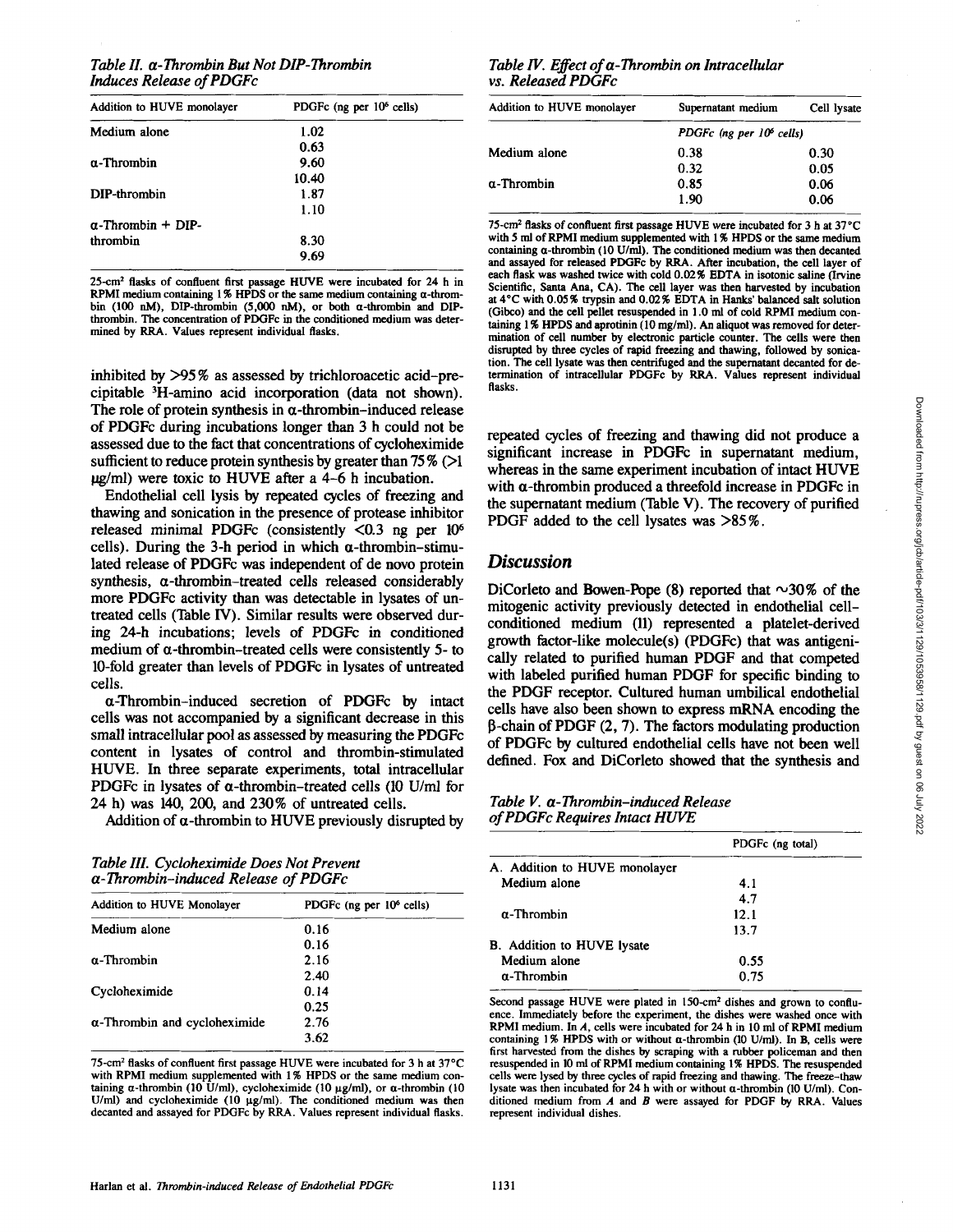secretion of PDGFc increased when cultured bovine aortic endothelial cells were lethally injured by phorbol esters or endotoxin (10). Using DNA hybridization, Barrett et al. (2) observed a large increase in *c-sis* transcript in proliferating, cultured endothelial cells compared to quiescent, confluent endothelium in vivo (2). More recently, Jaye et al. (15) demonstrated that *c-sis* transcript in cultured HUVE decreased when the monolayers organized into three-dimensional tubular structures under conditions that limited proliferation and increased when they subsequently converted from the organized structure to a proliferative monolayer (15). These observations suggest that the *c-sis* gene may be activated in endothelial cells as a result of increased cell proliferation in vitro.

a-Thrombin is a multifunctional enzyme generated at sites of vascular injury. It enhances synthesis and secretion of a number of endothelial cell products in vitro including prostacyclin (33), adenine nucleotides (24), von Willebrand factor (18, 19), plasminogen activator (17) and plasminogen activator-inhibitor (14), platelet-activating factor (6, 25), fibronectin (12), and thromboplastin (13). In view of these diverse effects of  $\alpha$ -thrombin on endothelial cell function in vitro, we hypothesized that  $\alpha$ -thrombin may be an important endogenous physiologic mediator of PDGFc release from endothelial cells.

Our studies show that addition of  $\alpha$ -thrombin to cultured HUVE results in a marked increase in PDGFc in the medium. A significant increase in PDGFc in the conditioned medium occurs as early as 1.5 h after the addition of  $\alpha$ thrombin. At physiologically relevant concentrations of  $\alpha$ thrombin (0.1 to 10 U/ml) (29),  $\alpha$ -thrombin-induced release of PDGFc is dose dependent. In contrast to phorbol esters and endotoxins (10), the release of PDGFc by  $\alpha$ -thrombin-treated HUVE is not accompanied by a decrease in endothelial cell viability. The binding of molecules from  $\alpha$ -thrombin-stimulated conditioned medium to the PDGF receptor is inhibited by antibody to human PDGF indicating that PDGFc detected in the conditioned medium is antigenically similar to human PDGF. Since the anti-human PDGF antibody does not neutralize PDGF in the fetal bovine serum in which the HUVE are cultured (Table I), PDGFc released by  $\alpha$ -thrombin must be derived from the HUVE. The fact that  $\alpha$ -thrombin also releases PDGFc from passaged HUVE that have undergone many population doublings after initial isolation strongly suggests that PDGFc released by  $\alpha$ -thrombin is synthesized by HUVE rather than simply taken up and stored by HUVE in vivo and later released in culture.

 $\alpha$ -Thrombin inactivated at the serine esterase site with DIP does not induce an increase in PDGFc release by HUVE (Table II). In all studies in which it has been examined (13, 16-19, 21, 25), the serine esterase activity of  $\alpha$ -thrombin is required for  $\alpha$ -thrombin-mediated effects on endothelial cell function. Although apparently inactive biologically, DIPthrombin binds to a high-affinity binding site on HUVE with the same affinity as  $\alpha$ -thrombin (1). Moreover, excess DIPthrombin inhibits the binding of  $\alpha$ -thrombin to the highaffinity binding sites (1). Nevertheless, a 50-fold excess of  $DIP$ -thrombin does not prevent  $\alpha$ -thrombin induced release of PDGFc (Table II).  $\alpha$ -Thrombin-mediated release of prostacyclin (20), yon Willebrand factor (18, 19), and plasminogen activator (17) are also unaffected by concentrations of DIP-thrombin that inhibit  $\alpha$ -thrombin binding to the high-

affinity binding sites. It thus appears that several important biologic effects of  $\alpha$ -thrombin on HUVE do not involve the high affinity, active site-independent binding sites. It is not known whether  $\alpha$ -thrombin stimulates these responses by binding to an active site-dependent receptor that is distinct from the receptor that recognizes both  $\alpha$ - and DIP-thrombin or by proteolytically cleaving a plasma membrane substrate (20).

Although the serine esterase activity of  $\alpha$ -thrombin is required for  $\alpha$ -thrombin to induce release of PDGFc, our results suggest that  $\alpha$ -thrombin does not simply act as a protease to convert an inactive secreted precursor into active PDGFc or to liberate membrane-bound PDGFc, Addition of  $\alpha$ -thrombin to conditioned medium from untreated HUVE does not release PDGFc indicating that a-thrombin does not act proteolytically on secreted precursor. Robbins et al. (27) reported that *v-sis/PDGF-2* gene product in Simian sarcoma virus-transformed cells localizes to intracellular and plasma membranes. In our studies, prior disruption of HUVE by repeated cycles of freezing and thawing prevents subsequent  $\alpha$ -thrombin-mediated release of PDGFc (Table V). This apparent requirement for an intact, viable cell argues against a-thrombin proteolytically releasing PDGFc from cell membranes. If this were the case, addition of  $\alpha$ -thrombin to the freeze-thaw lysate containing membrane fragments would also be expected to release PDGFc.

 $\alpha$ -Thrombin-induced rlease of PDGFc is not dependent on de novo protein synthesis (at least during the first three hours) (Table HI). Release of von Willebrand factor (18, 19) and fibronectin (12) by  $\alpha$ -thrombin-stimulated HUVE is also protein synthesis independent. For yon Willebrand factor it has been proposed that there is a pre-formed storage pool that is mobilized in response to  $\alpha$ -thrombin (18, 19). Our studies, however, indicate that HUVE do not contain significant stores of pre-formed, active PDGFc (Table IV). What then is the source of  $\alpha$ -thrombin-released PDGFc, if it is not present in pre-formed stores, and if it is not newly synthesized? We postulate that HUVE contain stores of molecules that are not recognized by the PDGF receptor. In response to  $\alpha$ -thrombin, these molecules are converted to PDGFc and then released. Whether PDGFc that is released early after  $\alpha$ -thrombin stimulation is derived from an intracellular precursor (23) or from PDGFc complexed to an intracellular binding protein (30) remains to be determined.

In view of the potent mitogenic and chemoattractant activities of PDGF, we speculate that PDGFc released by endothelial cells in response to  $\alpha$ -thrombin generated at sites of vascular injury may play a role in inflammation, wound healing, and atherogenesis. In these situations, endothelialderived PDGFc could serve as a longer term supplement to growth factors released by platelets that adhere and degranulate during the initial (transient) phase of vascular trauma.

We gratefully acknowledge the Nursing Staffs of the Obstetric Units of Swedish and Group Health Hospitals, Seattle, WA, for providing umbilical cords for culture of endothelial cells, Delnora Williams for technical assistance, and Lou Limtiaco for her skillful secretarial assistance.

This work was supported in part by a grant from R. J. Reynolds Industries, Inc. and grants HL 18645 and GM 35501-01 from the United States Public Health Service.

Received for publication 13 November 1985, and in revised form 19 May 1986.